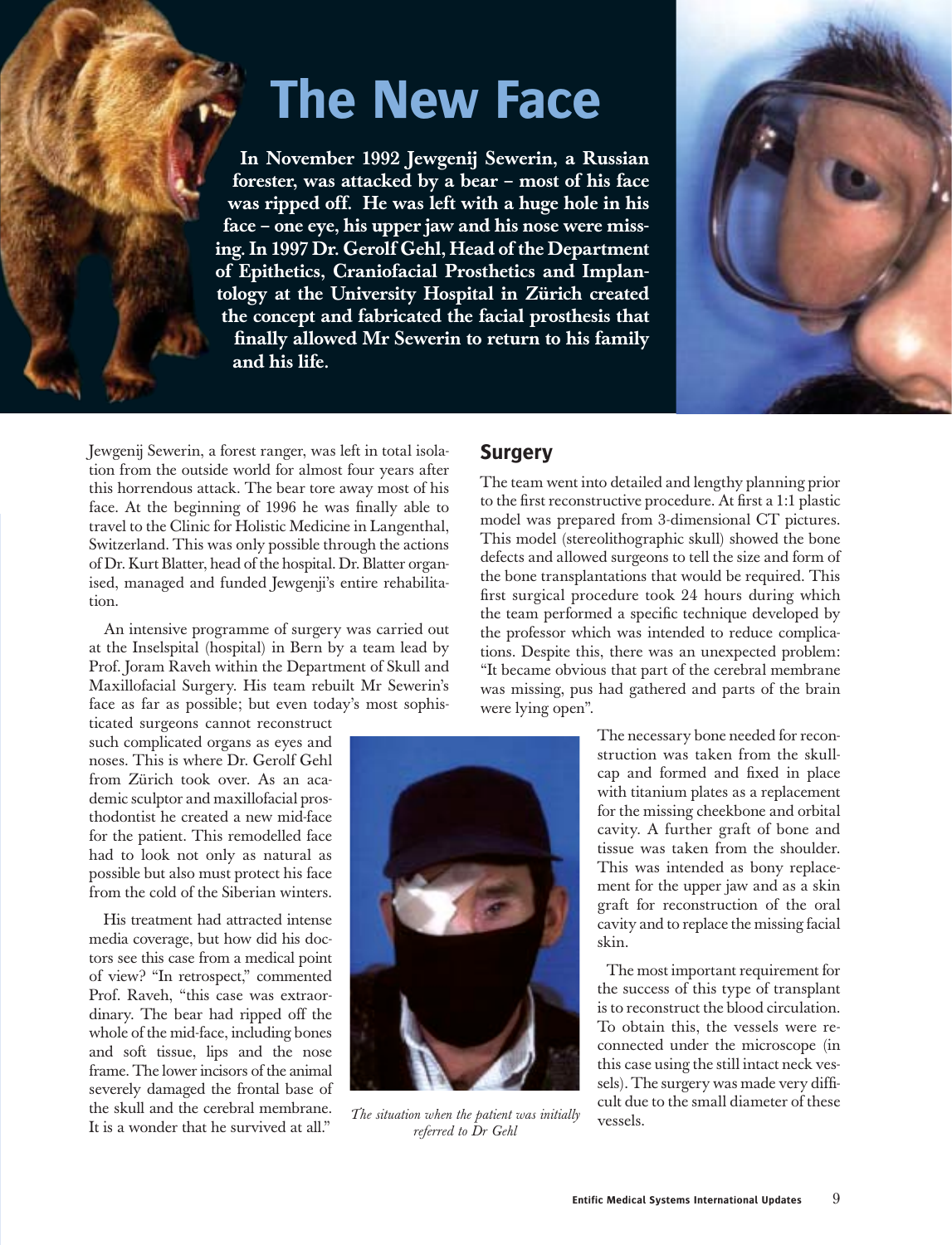





*The cranio-maxillofacial surgery provided a good basis for the prosthetic work to begin*

*As the prosthetic work progressed, the temporary prosthesis offered a better solution than the black bandage*

*After 6 months the facial prosthesis attached to minimagnets was finished*

 Five more surgeries took place after the initial work. The graft was modelled and a 'cave' was created for the eventual eye prosthesis. A new nasal cavity was formed. This was important as it followed normal conditions for the intake of air and would help to prevent future disease to the bronchial system. This was followed by the formation of a new upper lip using a method, described by Prof. Raveh in 1981, which involves taking a graft from the lower lip without leaving visible incisions or scarring. In the newly created upper jaw the dental implants were placed. Dr. Regina Mericske was responsible for the construction of the intra-oral prosthesis which was attached to implants already placed. Later, Dr. Gehl planned the extra-oral implant placement in close co-ordination with the surgical team.

### **Prosthetics**

The surgical reconstruction of the nose and eye would have taken a couple of months taking into account the healing period. Even then, the aesthetic result would have been modest because of the complete destruction of the bones and soft tissue. Dr. Blatter realised that the patient was definitely not in the frame of mind to endure any more operations and delays. After all these years of living in total seclusion he was at the end of his physical and emotional strength. On top of this he was suffering from severe homesickness aggravated by the fact that he could only communicate with the help of a translator. Discussing these underlying problems Dr. Blatter decided to contact the Department of Epithetics in Zürich. It was for exactly this type of case that Dr. Gehl had presented a concept in 1993 known as step-by-step rehabilitation,

using glasses to retain the prosthesis. This would provide the patient with an immediate interim solution until either the definitive implant retained prosthesis could be fitted or the ongoing reconstructive surgery could take place.

 Dr. Gehl remembers that his colleagues originally wanted to have a prosthetic reconstruction on bars and clips for this patient. In this case Mr Sewerin would have waited some months more during the osseointegration period before the final facial prosthesis could be fitted. "I realised that Mr. Sewerin was in a severely strained state of mind and would probably not be able to bridge the healing time of the implants without a temporary prosthesis or even, at worse, having to wear his black bandage again," he recalls. "That's why at first I recommended a spectacle born prosthesis as a temporary solution before fabricating the final implant retained prosthesis."

 It is Dr. Gehl's top priority to offer an interim solution immediately to the patient. In doing so the patient is able to slowly become accustomed to his or her new look, and to gain realistic expectations of what is possible with a prosthesis before the final one is fitted. This helps to stabilise the patient mentally and restore his hope for the future. With his 'new face' this did not take too long for Jewgenji and he was soon taking part in sailing trips and social events in Switzerland with the new friends he had made during his long stay. "Although it is a very depressing situation to literally lose one's face, our patient began to enjoy invitations again and coped well with his newly won quality of life," states Dr. Gehl.

"For the extra-oral implant retained rehabilitation I